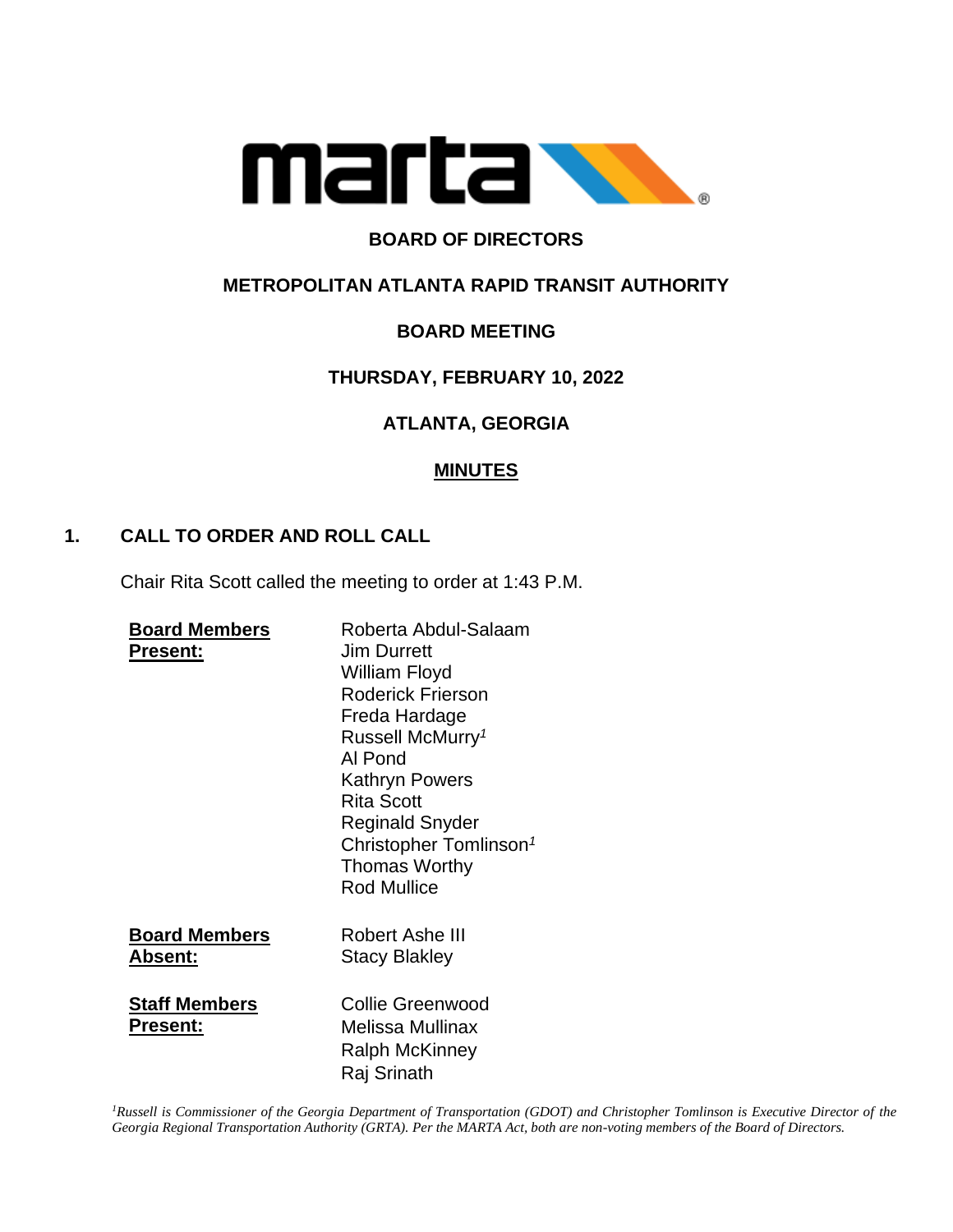Luz Borrero Rhonda Allen Manjeet Ranu Peter Andrews George Wright

**Also in Attendance:** Justice Leah Ward Sears, Vincent Fort, Sherry Williams, Kirk Talbott, Jonathan Hunt, Colleen Kiernan, Paula Nash, Keri Lee, Colleen Kiernan, Donna DeJesus, Jacqueline Holland, Kenya Hammond, Tyrene Huff

# **2. PUBLIC COMMENTS (SUBMITTALS VIA TELEPHONE, U.S. MAIL AND IN PERSON)**

In person: Vincent Fort, Sherry Williams

Via email: *[Attached]* Carl Holt, Jason Lathbury, Barbara Wright-Stephens, Ed Williams, Stephanie Stinson

#### **3. APPROVAL OF THE MINUTES**

#### **Minutes from January 13, 2022**

Approval of the January 13, 2022 Board Meeting minutes. On a motion by Board Member Snyder, seconded by Board Member Worthy, the motion passed by a vote of 11 to 0 with 2 abstentions*<sup>1</sup>* and 13 members present.

### **4. PLANNING & CAPITAL PROGRAMS COMMITTEE REPORT**

Committee Chair Al Pond reported that the Committee met on January 27, 2022 and received the following briefings:

- a. Upcoming A/E Consultant Procurement for Design Services for Clayton County Operations and Maintenance Facility
- b. Research and Analysis Ridership Report

# **5. OPERATIONS & SAFETY COMMITTEE REPORT**

Committee Chair W. Thomas Worthy reported that the Committee met on January 27, 2022 and approved the following resolutions:

a. Resolution Authorizing the Award of a Contract for the Procurement of Authority-Wide Landscaping Services, IFB B49479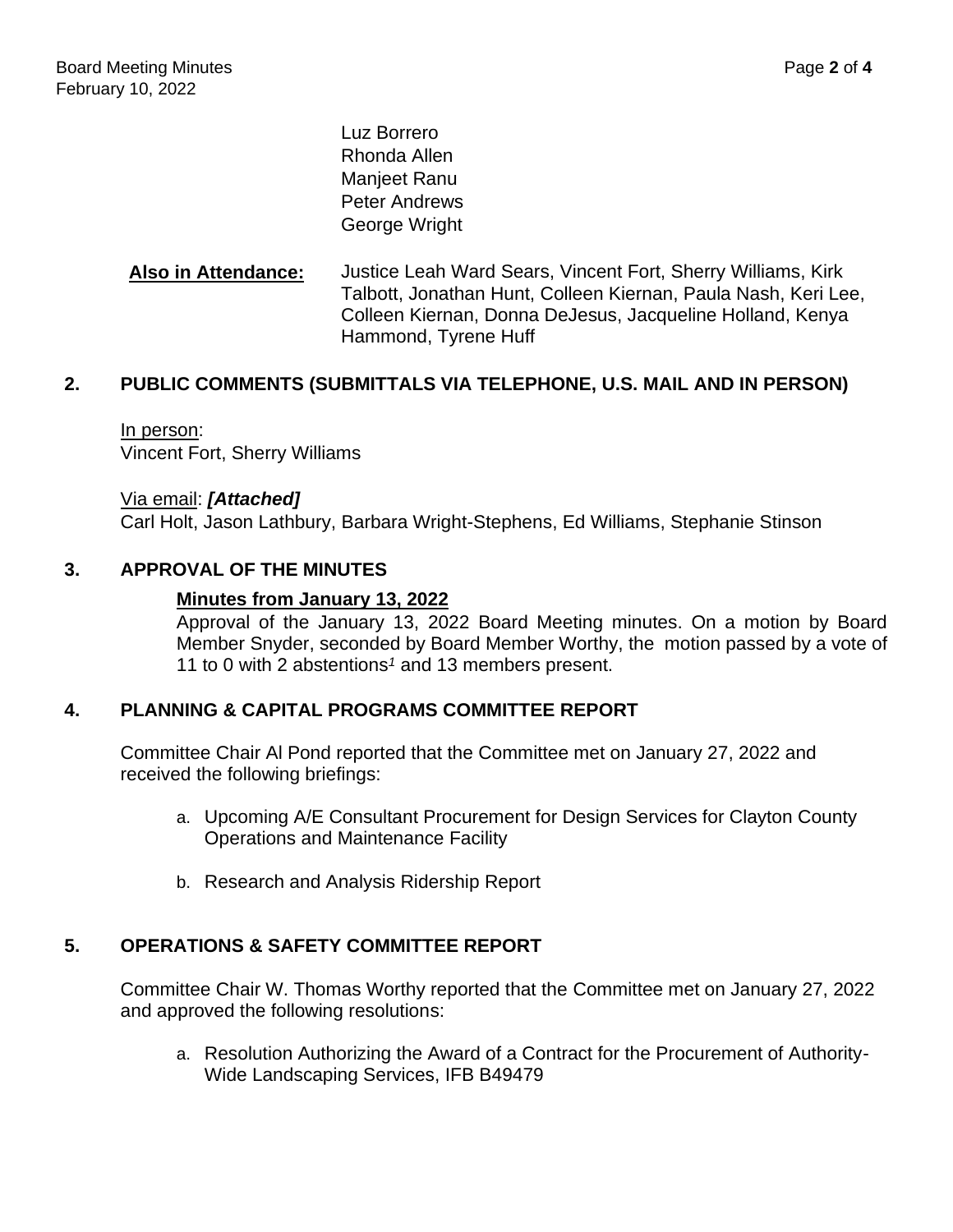- b. Resolution Authorizing the Award of a Contract for the Procurement of New and Remanufactured Engines and Overhaul/Repairs, IFB B46989
- c. Resolution Authorizing a Modification in Contractual Authorization for the Payment of Lease Agreements for Radio Antenna Sites, L40123

Approval of Resolutions a, b, and c. On a motion by Board Member Mullice, seconded by Board Member Worthy, the resolution by a vote of 10 to 0 with 2 abstentions*<sup>1</sup>* and 13 members present.

Committee Chair Pond reported that the Committee received the following briefing:

d. Key Performance Indicators (Bus Operations)

# **6. BUSINESS MANAGEMENT COMMITTEE REPORT**

Committee Chair Roderick Frierson reported that the Committee met on January 27, 2022 and approved the following resolutions:

- a. Resolution Authorizing the Commitment of Local Funding Related to Certain Atlanta Regional Commission TIP Project Grant
- b. Resolution Authorizing the Solicitation of Proposals for the Procurement of Investment Advisory Services, RFP P50072

Approval of a and b. On a motion by Board Member Mullice, seconded by Board Member Snyder, the resolution passed by a vote of 10 to 0 with 2 abstentions*<sup>1</sup>* and 13 members present.

Committee Chair Frierson reported that the Committee received the following briefing:

c. D&I - EEO

### **7. RESOLUTION**

# **Resolution Authorizing the Solicitation of Proposals for the Procurement of I-285 Top End BRT Planning Study, RFP P50012**

Approval of a Resolution Authorizing the Solicitation of Proposals for the Procurement of I-285 Top End BRT Planning Study, RFP P50012. On a motion by Board Member Mullice, seconded by Board Member Frierson, the resolution passed by a vote of 11 to 0 with 2 abstentions*<sup>1</sup>* and 13 members present.

### **8. OTHER MATTERS**

None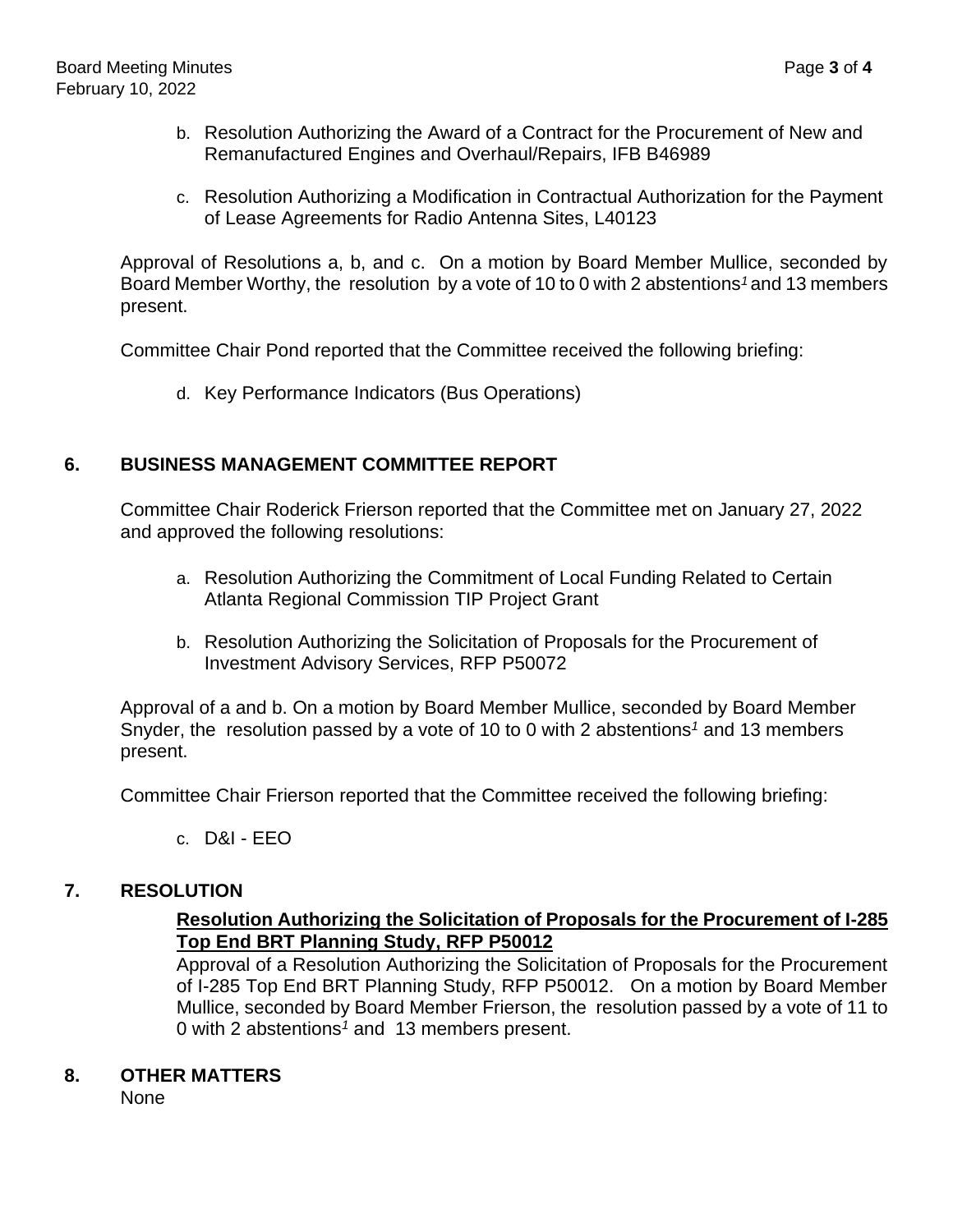# **9. COMMENTS FROM THE BOARD** None

# **10. ADJOURNMENT**

Board meeting adjourned at 1:58 P.M.

Respectfully submitted,

Syrene L. Huff

Tyrene L. Huff Assistant Secretary to the Board

YouTube: [https://youtu.be/R\\_xY\\_5qG6w4](https://youtu.be/R_xY_5qG6w4)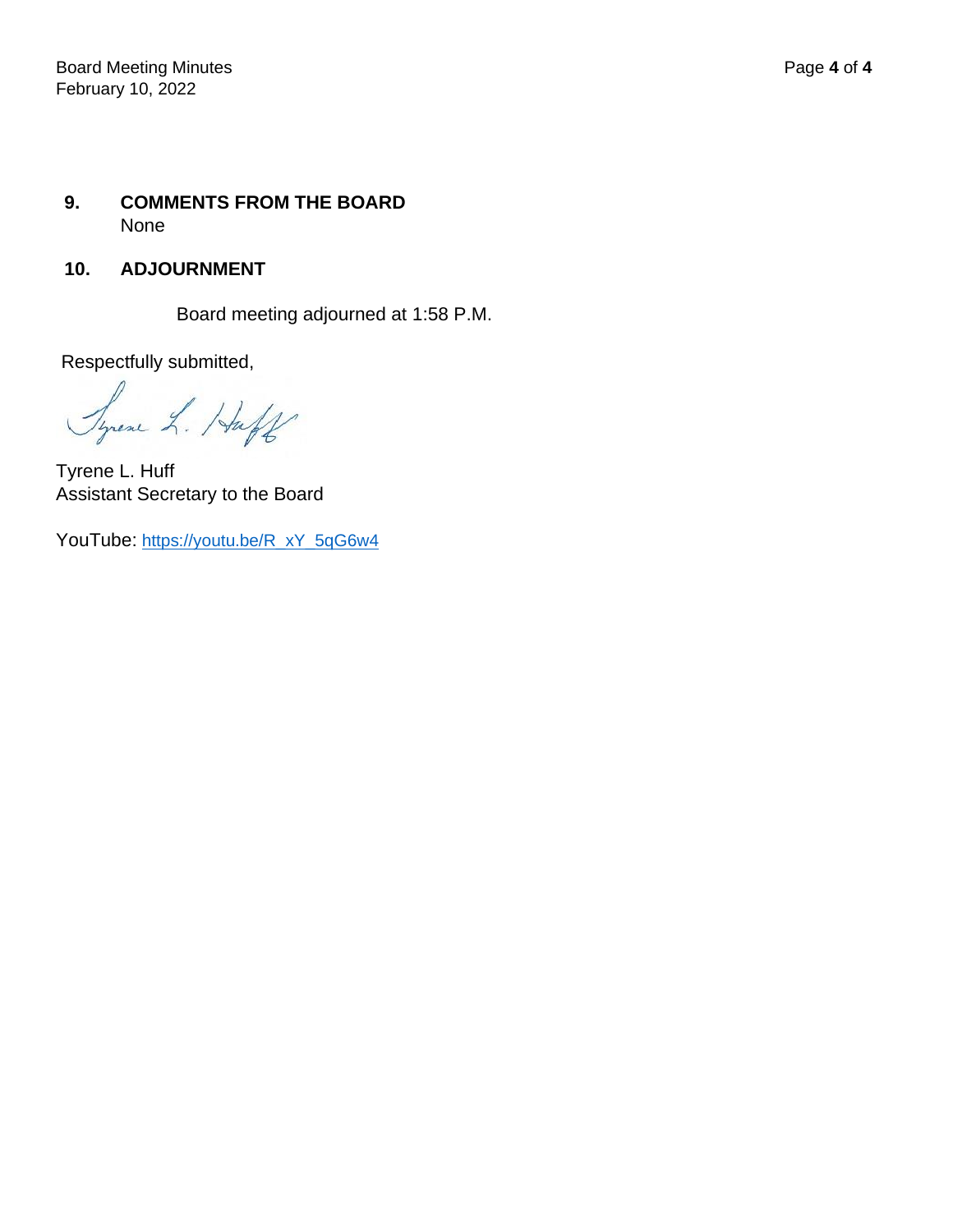# **February 10, 2022 Board Meeting Public Comments Received via (404) 848-6000, [marta.board@itsmarta.com,](mailto:marta.board@itsmarta.com) [public@itsmarta.com](mailto:public@itsmarta.com)**

**Summary: Five customers provided public comments 5 – E-mails**

**0 – Voice Messages**

1.) Message Date: February 9, 2022 9:26 a.m. (via marta.board@itsmarta.com)

Carl Holt [Cqholt@gmail.com](mailto:Cqholt@gmail.com)

City of Atlanta MARTA Board Representatives,

On 2/8/2022, 4 City of Atlanta Councilmembers hosted a Town Hall meeting on the above referenced project. There were a lot of objections against BRT, but most of the negative comments were about development and not about the transit mode itself. I have full faith and trust that the gold-standard, center running BRT is the best choice for Campbellton Rd. It offers similar trip times to LRT, more dedicated lanes (more reliability), more sidewalks, more bike lanes, and can have the same economic development impact that LRT would offer. Center running BRT is significantly lower costs to build and operate.

What needs to be discussed going forward is how the \$200M in savings will be invested in Southwest Atlanta.

Attached is the project list approved by Atlanta City Council. Which projects on this list can the \$200M in savings fund that will benefit Southwest Atlanta. Let's keep the savings in Southwest Atlanta and expand transit enhancements in the community.

Thank you and stay safe,

Carl Holt, GISP

2.) Message Date: February 9, 2022 11:20 a.m. (via Marta.board@itsmarta.com)

Jason Lathbury [Jasonlathbury1@gmail.com](mailto:Jasonlathbury1@gmail.com)

To the Members of the MARTA Board,

I regret that this is an email that I feel needs writing, but it has become abundantly clear that many are willing, even eager, to forget the context of the Campbellton LRT line as it was originally intended, and funded.

The city identified Campbellton for rail as far back as the 2008 Connect Atlanta plan, and then reiterated that in the 2014 & 2015 Streetcar & Light Rail plans as part of a larger network of rail across the city. When projects were selected to potentially get funding for the 2016 More MARTA vote, that rail plan was included. When the project list was prioritized in 2018 (the first time this fight occurred), rail was once again explicitly chosen to receive funding in the corridor, with previously allocated BRT funds getting reassigned to other rail projects. Even as other rail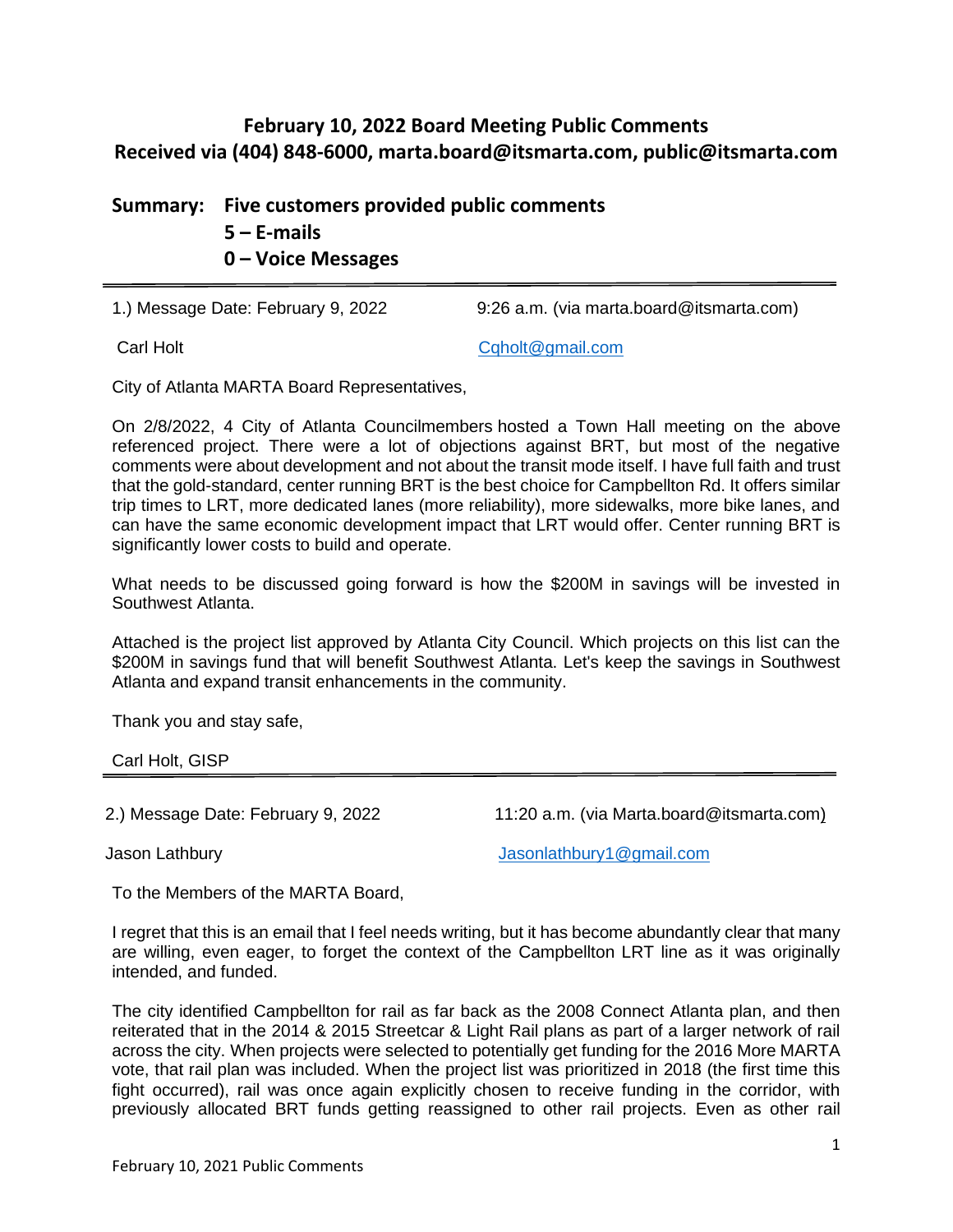corridors (like Summerhill and North Ave) were accepted as BRT, Campbellton was explicitly maintained as rail along with an effort to expand the BeltLine rail implementation.

Per the 2018 decision, the Campbellton Rd Corridor was to tie into those other More MARTA rail projects, mainly the BeltLine, which would eventually enable continuous service from Greenbriar up onto the BeltLine and to other parts of the network. BRT does not have that option of direct connection, and would, in fact, create a weird situation of extra transfers and potential gaps between rail routes.

Additionally, the logical extensions of such a BRT route is limited in how much can be funded via the 'savings' from More MARTA.

All of this is to say that, while I do like BRT, and think it has an amazing future in the City and Metro, I hate the idea of using it as a replacement for rail. Particularly in corridors that have been designated as such for so long, and which are part of much larger plans. The modes are not directly interchangeable, and there are service impacts from deciding to change.

#### **I do ask that MARTA take time to reexamine aspects of its planning in this corridor:**

- How would a direct continuation onto the BeltLine affect future ridership?
- How can direct-revenue TOD be leveraged to help fund transit, and what is the comparative developmental potential for LRT vs. BRT?
- How many of the streetscaping costs, for either mode, can be shifted to the City of Atlanta for creating their own complete street?

Thank you for your time and consideration,

Jason Lathbury Metro Atlanta Transit Advocate

3.) Message Date: February 9, 2022 10:31 p.m. (via marta.board@itsmarta.com Barbara Wright-Stephens barbarastephens079@gmail.com we need light rail in the city of south fulton A con cerned citizen. 4.) Message Date: February 10, 2022 8:54 a.m. (via [marta.board@itsmarta.com](mailto:marta.board@itsmarta.com) & [public@itsmarta.com\)](mailto:public@itsmarta.com) Dr. Ed Williams truthcrushtheearth@gmail.com My Name is Ed Williams, I am the chair of the group Concerned Citizens for Effective Government.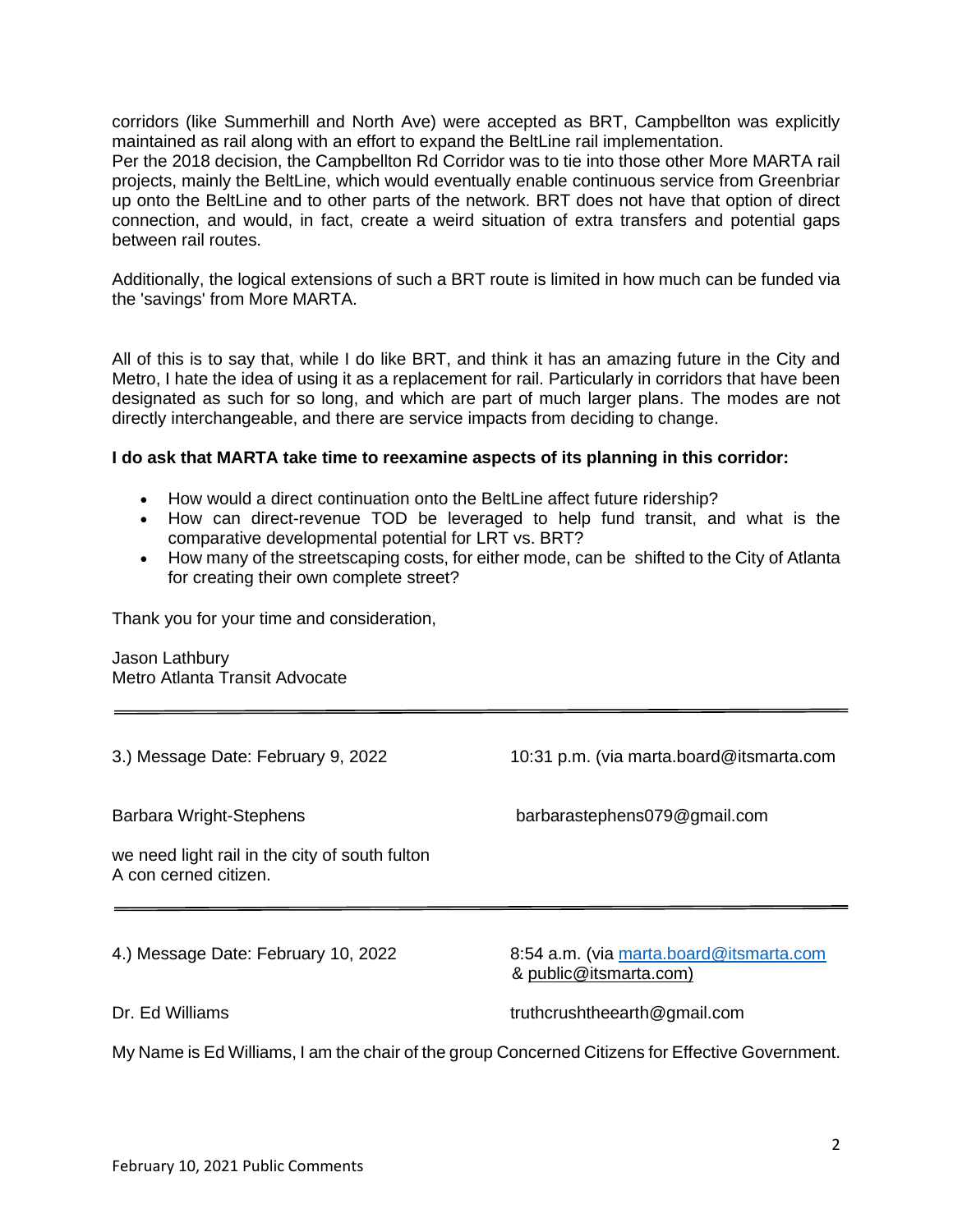I want to start out by stating we need better oversight over planning and spending. It seems that MARTA is confused about what it is going to do with Campbellton road first it was light rail, then streetcars, and now BRT. In Clayton County, MARTA had promised heavy rail now MARTA is talking about BRT instead. What is really going on?

The mission of MARTA is to advocate and provide safe, multimodal transit services that advance prosperity, connectivity, and equity for a more livable region. Taking people where they want to go today and tomorrow.

There is a serious disconnect between governance and customer service. This needs to change.

The board has abdicated its primary responsibility to represent the interests of the riders equally throughout the system.

We seem to be living in a world today where incompetence is rewarded and those who know better are silent. What is the need for the board if MARTA seems to do whatever the contractors want it to do? And where, the law department continues to provide bad legal advice and fails to serve the interests of the riders and adhere to the rule of law. Instead, they seem to interpret the law in a manner that defies the basic principles of comprehension and logic.

The board has a fundamental responsibility of oversight, governance, and accountability through its power to adopt resolutions and rules that apply to the employees, and the county residents.

The board should include in its decision-making, planning, discussions, and appointments a cross-section of residents from throughout the county.

Whenever a decision has to be made by the board the first question should be, is it fair, and has the stakeholders had an opportunity to be heard? Have the stakeholders and principals been included in the decision-making process, and is it in the best interest of riders and taxpayers. The board should not allow unelected bureaucrats to determine policy in which the board is empowered to make.

The board has the power to request reports from each of the departments to monitor services and outcomes and hold a hearing on specific matters that are specific to your role as an administrative board. The riders and taxpayers expect the CEO and commission to follow the law, to be proactive and solve problems, and to be competent and diligent in the performance of your duties.

The board should maintain its independence and it should hold all management teams responsive to the needs of the residents. The commission should ask the tough questions of the CEO and demand better alternatives from all the advisors and counsel. Don't just accept the first answer, get a second opinion.

I support the board when you follow the law and you perform your duties as authorized under the law. I will not support those things that violate the law and are not in the interest of the people. Citizens have a right to know what their government is doing at all times and to participate. The law should not be used to silence the people and the board should seek to resolve issues without the arrogant attitude of a bully.